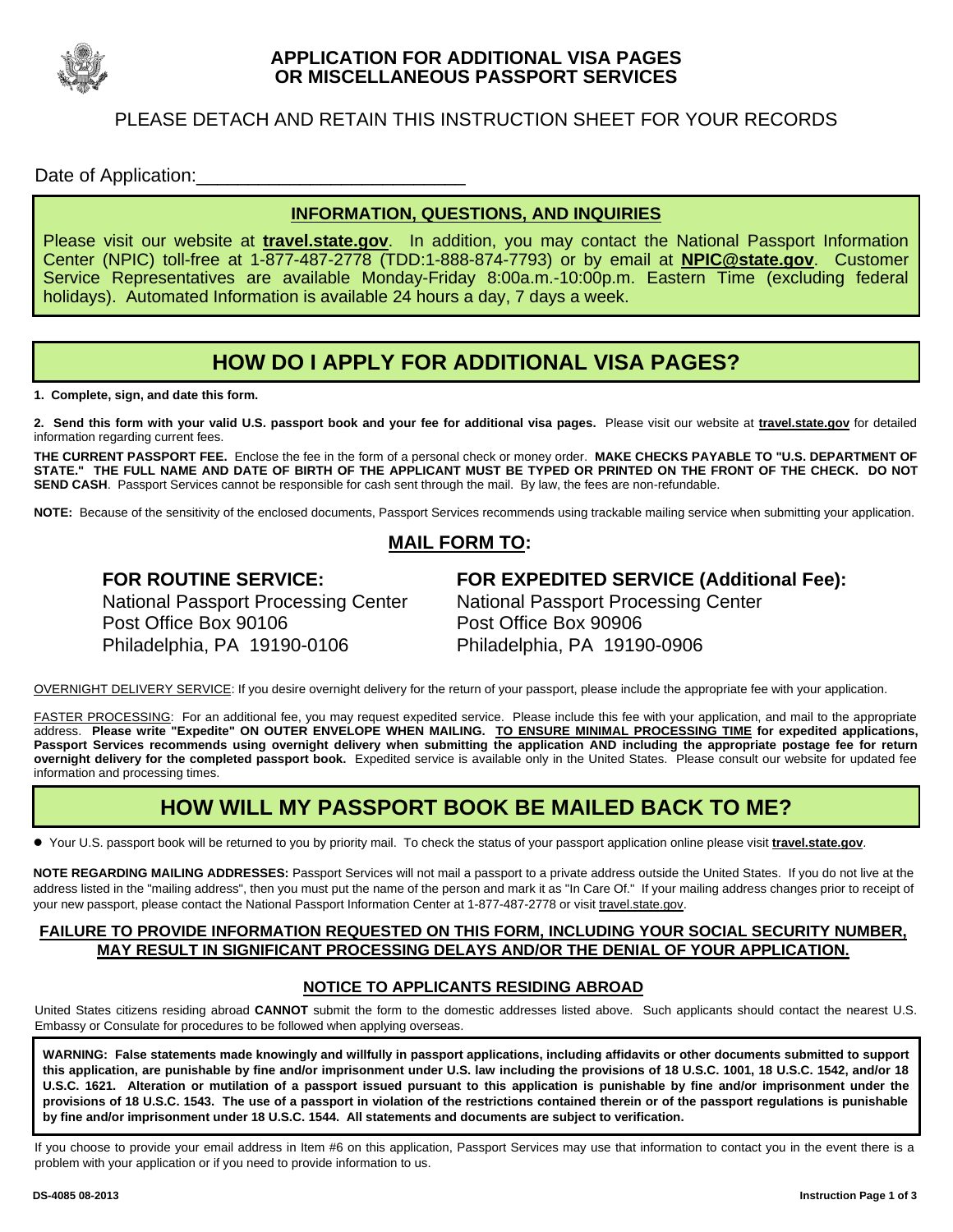### **NOTICE TO CUSTOMERS APPLYING OUTSIDE A STATE DEPARTMENT FACILITY**

If you send us a check, it will be converted into an electronic funds transfer (EFT). This means we will copy your check and use the account information on it to electronically debit your account for the amount of the check. The debit from your account will usually occur within 24 hours, and will be shown on your regular account statement.

You will not receive your original check back. We will destroy your original check, but we will keep the copy of it. If the EFT cannot be processed for technical reasons, you authorize us to process the copy in place of your original check. If the EFT cannot be completed because of insufficient funds, we may try to make the transfer up to two times, and we will charge you a one-time fee of \$25, which we will also collect by EFT.

### **REMITTANCE OF FEES**

Passport service fees are established by law and regulation (see 22 U.S.C. 214, 22 C.F.R. 22.1, and 22 C.F.R. 51.50-56), and are collected at the time you apply for the passport service. If the Department fails to receive full payment of the applicable fees because, for example, your check is returned for any reason or you dispute a passport fee charge to you credit card, the U.S. Department of State will take action to collect the delinquent fees from you under 22 C.F.R. Part 34, and the Federal Claims Collection Standards (see 31 C.F.R. Parts 900-904). In accordance with the Debt Collection Improvement Act (Pub.L. 104-134), if the fees remain unpaid after 180 days and no repayment arrangements have been made, the Department will refer the debt to the U.S. Department of Treasury for collection. Debt collection procedures used by U.S. Department of Treasury may include referral of the debt to private collection agencies, reporting of the debt to credit bureaus, garnishment of private wages and administrative offset of the debt by reducing, or withholding eligible federal payments (e.g., tax refunds, social security payments, federal retirement, etc.) by the amount of your debt, including any interest penalties or other costs incurred. In addition, non-payment of passport fees may result in the invalidation of your passport. An invalidated passport cannot be used for travel.

#### **NOTICE TO APPLICANTS FOR OFFICIAL, DIPLOMATIC, OR NO-FEE PASSPORTS**

You may use this application if you meet all of the provisions listed on Instruction Page 2, however, you must CONSULT YOUR SPONSORING AGENCY FOR INSTRUCTIONS ON PROPER ROUTING PROCEDURES BEFORE FORWARDING THIS APPLICATION. Your completed passport will be released to your sponsoring agency for forwarding to you.

#### **IMPORTANT NOTICE TO APPLICANTS WHO HAVE LOST OR HAD A PREVIOUS U.S. PASSPORT BOOK AND/OR U.S. PASSPORT CARD STOLEN**

A United States citizen may not normally bear more than one valid or potentially valid U.S. passport book or more than one valid or potentially valid U.S. passport card at a time. Therefore, when a valid or potentially valid U.S. passport book or U.S. passport card cannot be presented with a new application, it is necessary to submit a Form DS-64, Statement Regarding a Lost or Stolen U.S. Passport. Your statement must detail why the previous U.S.passport book or U.S. passport card cannot be presented.

The information you provide regarding your lost or stolen U.S. passport book or U.S. passport card will be placed into our Consular Lost or Stolen Passport System. This system is designed to prevent the misuse of your lost or stolen U.S. passport book or U.S. passport card. Anyone using the U.S. passport book or U.S. passport card reported as lost or stolen may be detained upon entry into the United States. Should you locate the U.S. passport book or U.S. passport card reported lost or stolen at a later time, report it as found, and submit it for cancellation. It has been invalidated. You may not use that U.S. passport book or U.S. passport card for travel.

### **PROTECT YOURSELF AGAINST IDENTITY THEFT! REPORT YOUR LOST OR STOLEN U.S. PASSPORT BOOK OR U.S. PASSPORT CARD!**

For more information or to report your lost or stolen U.S. passport book or U.S. passport card by phone, call NPIC or visit our website at **travel.state.gov**.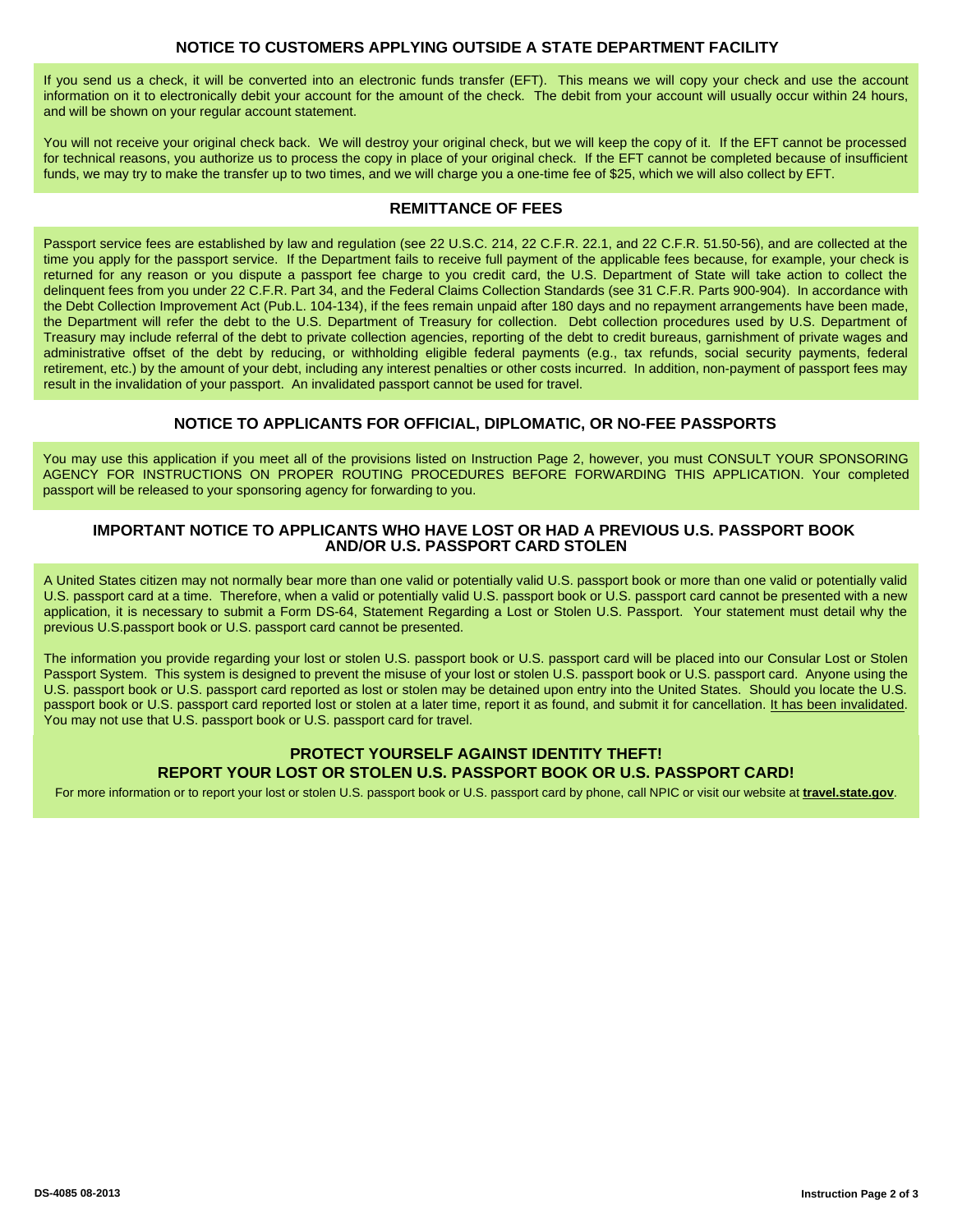#### **ACTS OR CONDITIONS**

If any of the below-mentioned acts or conditions have been performed by or apply to the applicant, the portion which applies should be lined out, and a supplementary explanatory statement under oath (or affirmation) by the applicant should be attached and made a part of this application.

I have not, since acquiring United States citizenship/nationality, been naturalized as a citizen of a foreign state; taken an oath or made an affirmation or other formal declaration of allegiance to a foreign state; entered or served in the armed forces of a foreign state; accepted or performed the duties of any office, post, or employment under the government of a foreign state or political subdivision thereof; made a formal renunciation of nationality either in the United States, or before a diplomatic or consular officer of the United States in a foreign state; or been convicted by a court or court martial of competent jurisdiction of committing any act of treason against, or attempting by force to overthrow, or bearing arms against, the United States, or conspiring to overthrow, put down, or to destroy by force, the government of the United States.

Furthermore, I have not been convicted of a federal or state drug offense or convicted for "sex tourism" crimes statute, and I am not the subject of an outstanding federal, state, or local warrant of arrest for a felony; a criminal court order forbidding my departure from the United States; a subpoena received from the United States in a matter involving federal prosecution for, or grand jury investigation of, a felony.

#### **PRIVACY ACT STATEMENT**

**AUTHORITIES:** We are authorized to collect this information by 22 U.S.C. 211a et seq.; 8 U.S.C. 1104; Executive Order 11295 (August 5, 1966); and 22 C.F.R. parts 50 and 51.

**PURPOSE:** We are requesting this information in order to determine your entitlement to receive the passport service for which you are applying. The collection of the Social Security number will be used for identity/entitlement verification only and no other purpose unless authorized by law.

**ROUTINE USES:** This information may be disclosed to another domestic government agency, a private contractor, a foreign government agency, or to a private person or private employer in accordance with certain approved routine uses. These routine uses include, but are not limited to, law enforcement activities, employment verification, fraud prevention, border security, counterterrorism, litigation activities, and activities that meet the Secretary of State's responsibility to protect U.S. citizens and non-citizen nationals abroad.

More information on the Routine Uses for the system can be found in System of Records Notices State-05, Overseas Citizen Services Records and State-26, Passport Records.

**DISCLOSURE:** Providing your Social Security number and the other information on this form is voluntary, but failure to provide the information on this form may, given the form's purpose of verification of your identity or entitlement, result in processing delays or denial of your application.

## **ELECTRONIC PASSPORT STATEMENT**

The U.S. Department of State now issues an "Electronic Passport" book, which contains an embedded electronic chip. The electronic passport book continues to be proof of the bearer's United States citizenship/nationality and identity, and looks and functions in the same way as a passport without a chip. The addition of an electronic chip in the back cover enables the passport book to carry a duplicate electronic copy of all information from the data page. The electronic passport book is usable at all ports-of-entry, including those that do not yet have electronic chip readers.

Use of the electronic format provides the traveler the additional security protections inherent in chip technology. Moreover, when used at ports-of-entry equipped with electronic chip readers, the electronic passport book provides for faster clearance through some of the port-of-entry processes.

The electronic passport book does not require special handling or treatment, but like previous versions, should be protected from extreme heat, bending, and from immersion in water. The electronic chip must be read using specially formatted readers, which protects the data on the chip from unauthorized reading.

The cover of the electronic passport book is printed with a special symbol representing the embedded chip. The symbol  $\overline{|\bullet|}$  will appear in port-of-entry areas where the electronic passport book can be read.



## **PAPERWORK REDUCTION ACT STATEMENT**

Public reporting burden for this collection of information is estimated to average 20 minutes per response, including the time required for searching existing data sources, gathering the necessary data, providing the information and/or documents required, and reviewing the final collection. You do not have to supply this information unless this collection displays a currently valid OMB control number. If you have comments on the accuracy of this burden estimate and/or recommendations for reducing it, please send them to: U.S Department of State, Bureau of Consular Affairs, Passport Services, Office of Program Management and Operational Support, 2201 C Street NW, Washington, D.C. 20520.